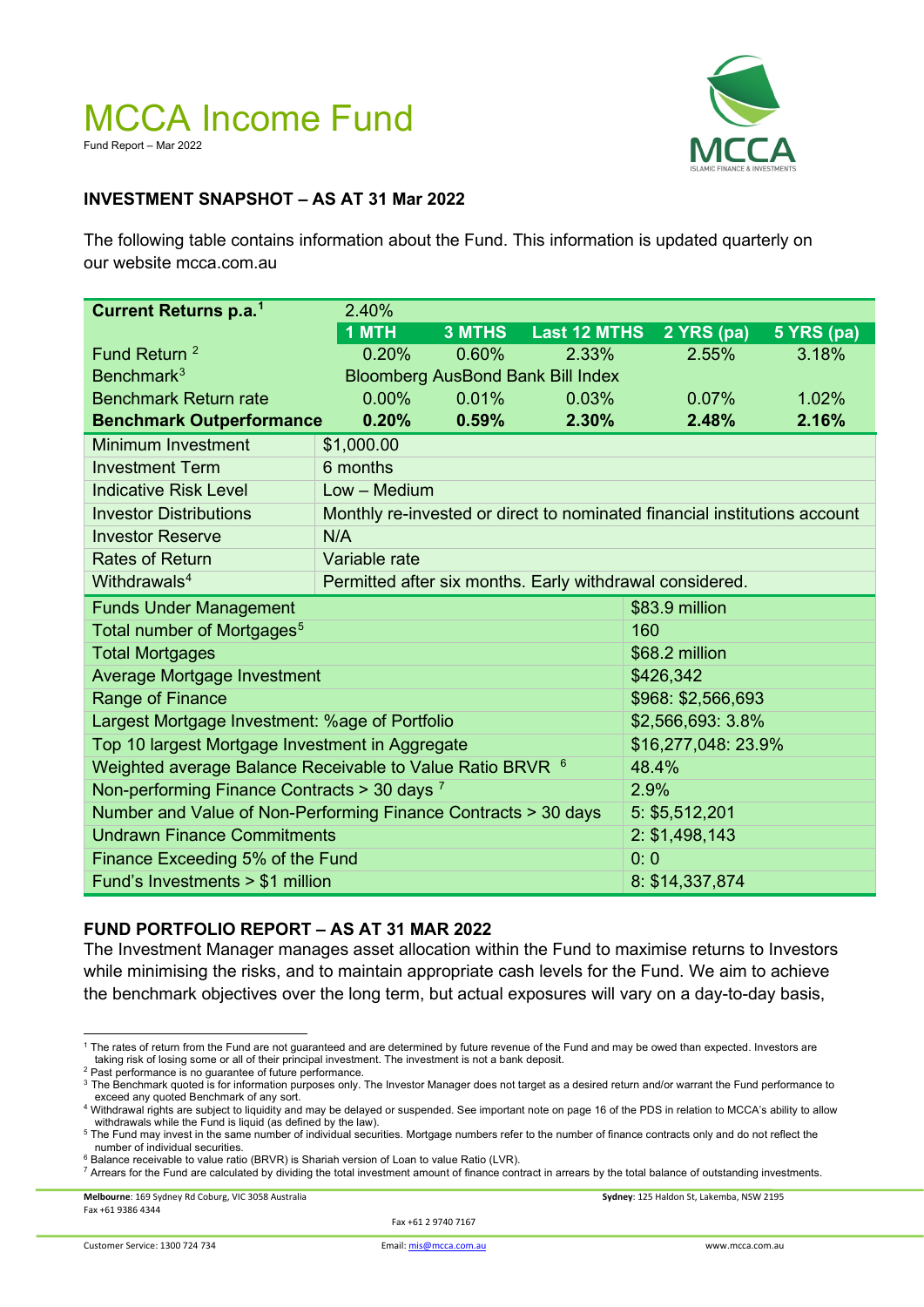Fund Report – Mar 2022



depending on market conditions. Furthermore, to ensure consistent performance across a range of market conditions, the Fund's mortgage portfolios are diversified at a number of levels, including sector, geographic location and finance size. Investors can obtain the most current monthly Fund Portfolio Metrics at mcca.com.au. The PDS must be read in conjunction with the most recent Fund Portfolio update on our website.

|                                                            | %              | \$000        | #                     |
|------------------------------------------------------------|----------------|--------------|-----------------------|
| <b>Authorised Investments (Sector &amp; Mortgage Type)</b> |                |              |                       |
| Cash                                                       | 5.5            | 4,639        | n/a                   |
| <b>Bank Bills/Term Deposits</b>                            | $\overline{0}$ | 0            | n/a                   |
| <b>Residential - Owner Occupied</b>                        | 29.5           | 24,753       | 77                    |
| <b>Residential - Investment</b>                            | 18.6           | 15,557       | 46                    |
| Commercial                                                 | 28.3           | 23,780       | 36                    |
| <b>Specialised Pool Finance</b>                            | 13.2           | 11,081       | n/a                   |
| <b>Construction &amp; Development</b>                      | 4.9            | 4,124        | 1                     |
| <b>Total</b>                                               | 100.0          | 83,934       | 160                   |
| Cash & Liquidity Ratio                                     | 5.5            | 4,639        | n/a                   |
| <b>First Mortgages</b>                                     | 81.3           | 68,214       | 160                   |
| <b>Second Mortgages</b>                                    | $\overline{0}$ | 0            | $\overline{0}$        |
| <b>Specialised Pool Finance</b>                            | 13.2           | 11,081       | n/a                   |
| <b>Total</b>                                               | 100.0          | 83,934       | 160                   |
| <b>Portfolio Metrics</b>                                   |                |              |                       |
| Weighted Average BRVR <sup>8</sup>                         | 48.4           | n/a          | n/a                   |
| Average Mortgage Investment                                | 0.6            | 426          | n/a                   |
| <b>Largest Finance</b>                                     | 3.8            | 2,567        | 1                     |
| Top 10 largest Mortgage Investments in Aggregate           | 23.9           | 16,277       | 10                    |
| <b>Mortgage Investments By State</b>                       |                |              |                       |
| <b>NSW</b>                                                 | 36.9           | 25,167       | 52                    |
| <b>QLD</b>                                                 | 4.7            | 3,210        | 11                    |
| <b>VIC</b>                                                 | 55.0           | 37,519       | 88                    |
| <b>WA</b>                                                  | 0.6            | 423          | $\overline{2}$        |
| <b>TAS</b>                                                 | 0.3            | 207          | 1                     |
| <b>ACT</b>                                                 | 0.7            | 455          | 1                     |
| <b>SA</b>                                                  | 1.8            | 1,234        | 5                     |
| <b>Total</b>                                               | 100.0          | 68,215       | 160                   |
| <b>Profit Rate Profile</b>                                 |                |              |                       |
| $< 5.00\%$                                                 | 52.4           | 35,757       | 101                   |
| $5.00\% - 5.99\%$                                          | 11.6           | 7,888        | 13                    |
| $6.00\% - 6.99\%$                                          | 7.7            | 5,223        | 10 <sup>°</sup>       |
| 7.00% - 7.49%<br>7.50% - 7.99%                             | 18.2<br>2.2    | 12,412       | 23<br>$5\phantom{.0}$ |
| $8.00\% - 8.49\%$                                          | 0.4            | 1,493<br>292 | $\overline{4}$        |
| 8.50% - 8.99%                                              | 7.5            | 5,150        | $\overline{4}$        |
| $9.00\% - 9.49\%$                                          | $\overline{0}$ | 0            | $\mathbf{0}$          |
| <b>Total</b>                                               | 100.0          | 68,215       | 160                   |

<span id="page-1-0"></span><sup>8</sup> The BRVR represents the valuation at the start of the finance compared to the approved finance amount, reflecting the LVR used in the Fund's financing criteria.

**Melbourne**: 169 Sydney Rd Coburg, VIC 3058 Australia **Sydney**: 125 Haldon St, Lakemba, NSW 2195 Fax +61 9386 4344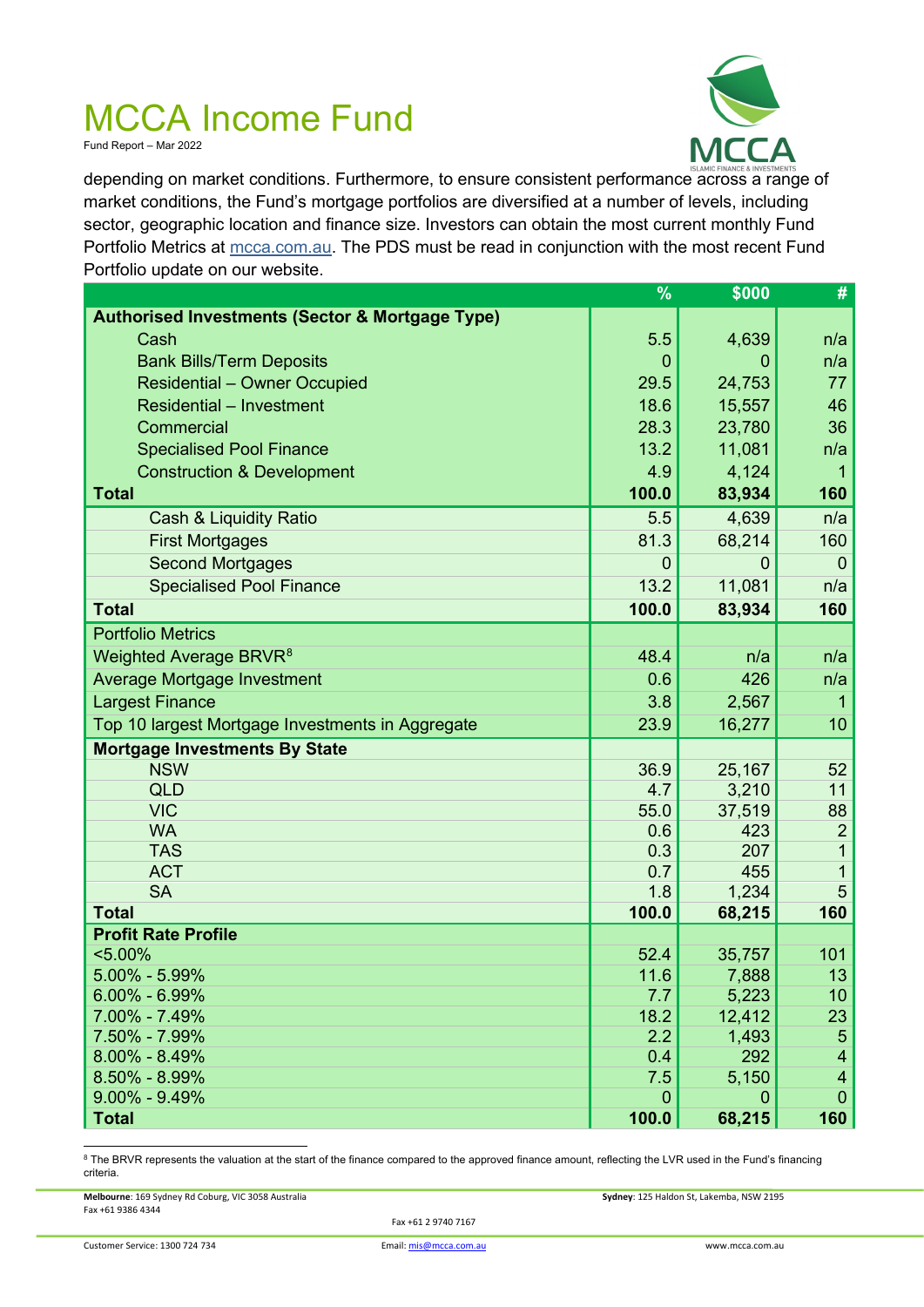Fund Report – Mar 2022



|                                                           | $\frac{9}{6}$  | \$000        | #               |
|-----------------------------------------------------------|----------------|--------------|-----------------|
| <b>Finance Portfolio Profile</b>                          |                |              |                 |
| <b>Undrawn Finance Commitments</b>                        | 2.2            | 1,498        | $\overline{2}$  |
| <b>Maturity Profile</b>                                   |                |              |                 |
| $0 - 120$ months                                          | 6.3            | 4,281        | $\overline{2}$  |
| $121 - 240$ months                                        | 3.0            | 2,067        | 13              |
| $241 - 360$ months                                        | 90.7           | 61,867       | 145             |
| <b>Total</b>                                              | 100.0          | 68,215       | 160             |
| <b>BRVR Profile<sup>9</sup></b>                           |                |              |                 |
| < 50%                                                     | 36.9           | 25,185       | 74              |
| 50% - 59.99%                                              | 19.5           | 13,302       | 23              |
| 60% - 69.99%                                              | 19.8           | 13,496       | 25              |
| 70% - 79.99%                                              | 23.3           | 15,871       | 37              |
| $>80\%$                                                   | 0.5            | 361          |                 |
| <b>Total</b>                                              | 100.0          | 68,215       | 160             |
|                                                           |                |              |                 |
| <b>Performing And Within Terms</b>                        |                |              |                 |
| <b>Cash &amp; Specialised Pool Finance</b>                | 18.7           | 15,719       | n/a             |
| <b>Bank Bills/Term Deposits</b>                           | n/a            | 0            | n/a             |
| Mortgage Investments                                      | 74.7           | 62,703       | 155             |
| <b>Total Performing (a)</b>                               | 93.4           | 78,422       | 155             |
| Performing But Past Due (Default) <sup>10</sup>           |                |              |                 |
| $31 - 60$                                                 | $\mathbf{0}$   | $\theta$     | $\theta$        |
| $61 - 90$                                                 | $\overline{0}$ | $\mathbf 0$  | $\mathbf 0$     |
| >90                                                       | $\mathbf 0$    | 0            | $\mathbf 0$     |
| Total Performing But Past Due (b)                         | $\bf{0}$       | $\mathbf{0}$ | $\mathbf 0$     |
| Non-Performing (Arrears) <sup>11</sup>                    |                |              |                 |
| $31 - 60$                                                 | 4.1            | 3,456        | $\overline{4}$  |
| $61 - 90$                                                 | $\overline{0}$ | 0            | $\pmb{0}$       |
| >90                                                       | 2.5            | 2,056        | $\mathbf 1$     |
| <b>MIP</b>                                                | $\overline{0}$ | $\Omega$     | $\mathbf 0$     |
| Total Non-Performing (c)                                  | 6.6            | 5,512        | $5\phantom{1}$  |
| Total $(a + b + c)$                                       | 100.0          | 83,934       | 160             |
|                                                           |                |              |                 |
| <b>Total Performing Past Due and Non-Performing</b>       | 6.6            | 5,512        | $5\phantom{.0}$ |
| Fair Value of Past Due and Non-Performing Collateral Held | n/a            | n/a          | n/a             |
| <b>Total Performing Assets</b>                            | 93.4           | 78,422       | 155             |
| <b>Non-Performing Asset Ratio</b>                         | $\mathbf 0$    | 0            | n/a             |
| <b>Total Assets</b>                                       | 100.0          | 83,934       | 160             |
| Investor Return Current <sup>12</sup>                     | 2.40           |              |                 |

<span id="page-2-0"></span><sup>9</sup> The BRVR represents the valuation at the start of the finance compared to the approved finance amount, reflecting the LVR used in the Fund's financing criteria.

<span id="page-2-1"></span><sup>10</sup> Performing but past due finance contract represent expired contracts that continue to make required payments (Default).

<span id="page-2-2"></span><sup>11</sup> Arrears for the Fund are calculated by dividing the total investment amount of finance contracts in arrears by the total balance of outstanding investments (Arrears).

<span id="page-2-3"></span> $12$  The rates of return from the Fund are not guaranteed and are determined by future revenue of the Fund and may be lower than expected. Investors are taking risk of losing some or all of their principal investment. The investment is not a bank deposit.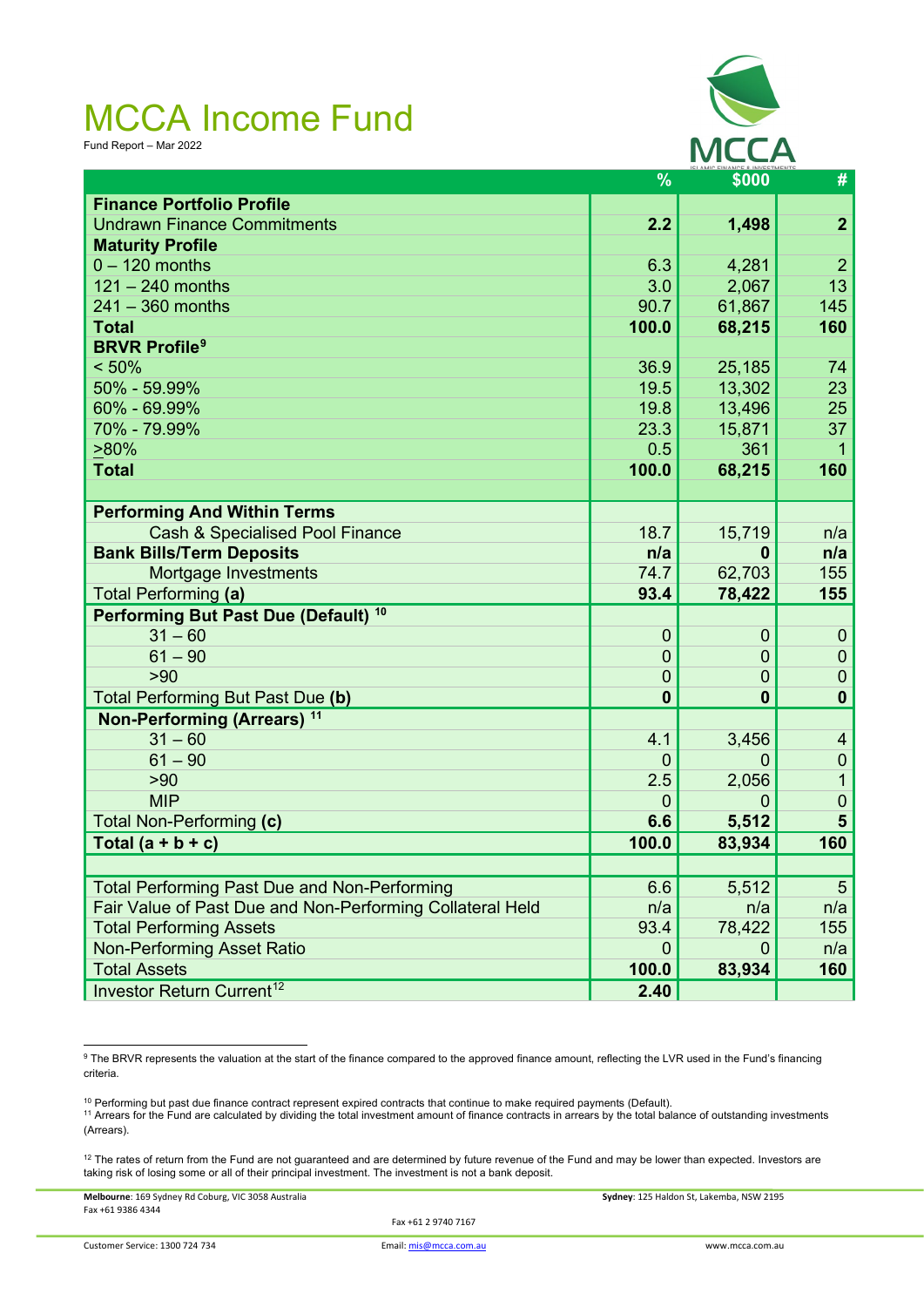Fund Report – Mar 2022



#### **BENCHMARK REPORTING AND CONTINUOUS DISCLOSURE – AS AT 31 MAR 2022**

We confirm as required by regulatory guide 45 (RG45) as issued by ASIC to inform investors and prospective investors that we meet 5 out of the 8 benchmarks outlined in RG 45. All future disclosures on benchmark reporting and Fund status will be made in our quarterly report that will be posted on our web site [\(www.mcca.com.au\)](http://www.mcca.com.au/).

A discussion of each benchmark for purposes of RG 45 and whether we meet the benchmark follows.

#### **Benchmark 1: Liquidity**

For a pooled mortgage fund, the responsible entity has cash flow estimates for the scheme that:

- a. Demonstrate the scheme's capacity to meet its expenses, liabilities and other cash flow needs for the next 12 months;
- b. Are updated every three months and reflect any material changes; and
- c. Are approved by the Directors of the responsible entity at least every three months.

This benchmark is met. The Directors review the liquidity of the Fund at each monthly board meeting of the responsible entity.

#### **Benchmark 2: Scheme Borrowing**

The responsible entity does not have current borrowings and does not intend to borrow on behalf of the scheme. This benchmark is met.

#### **Benchmark 3: Portfolio and Diversification**

For a pooled mortgage scheme:

- a. The scheme holds a portfolio of assets diversified by size, borrower, class of borrower activity and geographic region;
- b. The scheme has no assets in the scheme portfolio that exceeds 5% of the total scheme assets;
- c. The scheme has no individual borrowers who exceeded 5% of the scheme's assets; and
- d. All finance contracts made by the scheme are secured by first mortgages over real property (including registered leasehold title)

This benchmark is met.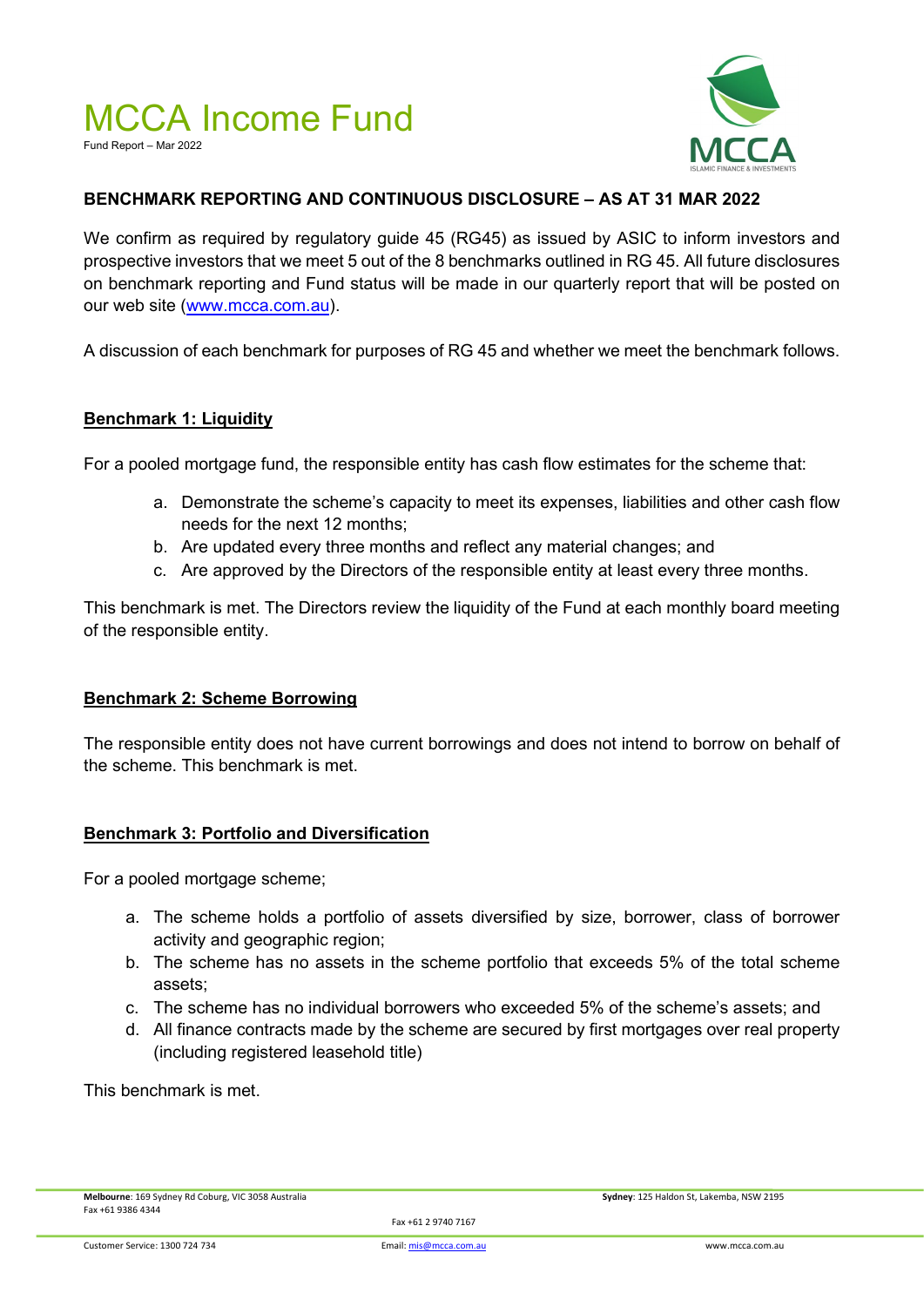

#### **Benchmark 4: Related Party Transactions**

The responsible entity does lend to related parties or to another managed investment fund issued and/or managed by the responsible manager. Any loan made to a related party and/or managed investment fund is subject to the same lending and credit policy terms and conditions applicable to other borrowers not related to the responsible entity.

This benchmark is not met, as there are facilities, which are provided by the Fund to the MCCA's related parties. Following are the finance facilities provided to related parties on an arm's length basis, and provided according to the Manager's credit criteria -

| <b>Related Party</b>                           | No. of<br><b>Facilities</b> | <b>Balance</b> | <b>Status</b>                                             |
|------------------------------------------------|-----------------------------|----------------|-----------------------------------------------------------|
| <b>Associate Company</b>                       |                             | \$994,484      | Performing                                                |
| Director / Staff                               |                             | \$442,969      | Performing                                                |
| <b>Associates of Directors</b><br>and/or Staff |                             | \$1,697,201    | Performing                                                |
| <b>MCCA Property Fund</b>                      |                             | \$4,123,726    | In the process of recovery and sale of<br>property assets |
| <b>Specialised Finance</b>                     |                             | \$11,080,647   | Performing                                                |

#### **Disclosure – related party facilities provided by the MCCA Income Fund to the MCCA Property Fund**

The MCCA Property Fund (ARSN 116 851 980) is a Sharia compliant retail managed investment scheme issued and managed by the Manager. All facilities from the Fund to the MCCA Property Fund have been made on arm's length basis and are provided according to the Manager's credit criteria. Facilities advanced to the MCCA Property Fund are secured by way of first registered mortgage. The Fund will be repaid its profit and facility on sale of the residential properties being developed within the MCCA Property Fund. All property developments are located within metropolitan Melbourne. As at the date of this report, MCCA property fund has two facilities, Kew and Ringwood. The amount outstanding against Kew facility is \$2.89 million (allowed limit \$3.9 million), and against Ringwood facility, is \$1.06 million (allowed limit 1.75million)

There are adverse credit matters with these two facilities (Kew and Ringwood projects) provided by the Fund to the MCCA Property Fund. Both facilities are past due from their original facility expiry date. The builder and development manager's respective contracts were terminated in 2019. During the financial quarter ended 30 Sep 2021, the Fund has increased the facility limit of Kew project from \$3.5 million to \$3.9 million, RW project facility limit was decreased from \$2.12 million to \$1.75 million. This is mainly to accommodate the construction of the project, which is expected to realize better results. At the date of this report, the Manager believes that the Fund facilities to the MCCA Property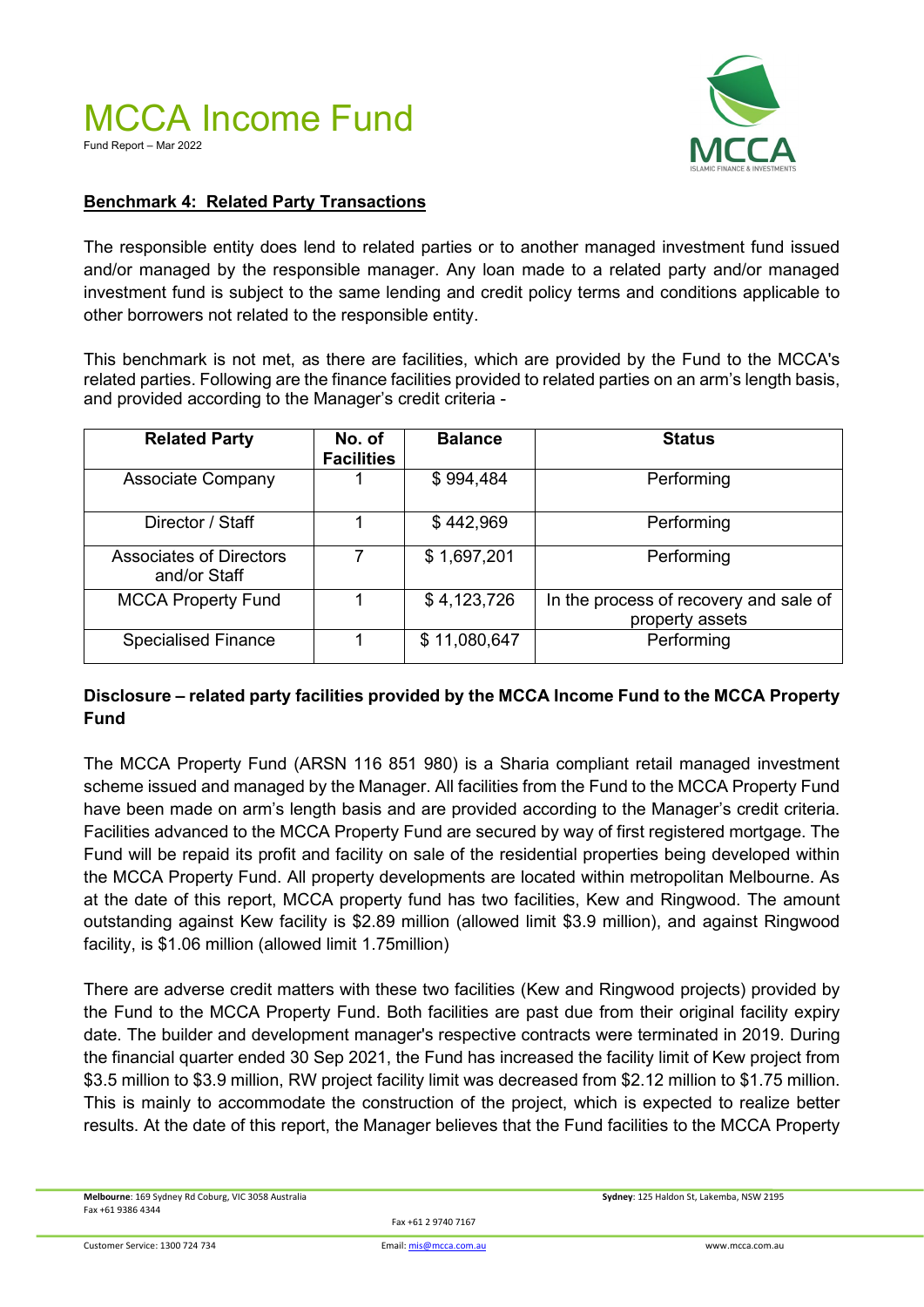Fund Report – Mar 2022



Fund will be recovered in full. The Fund holds first mortgage security over facilities provided to the MCCA Property Fund.

#### **Benchmark 5: Valuation Policy**

In relation to valuations, the scheme's mortgage and their security property, the board of the responsible entity requires;

- (a) The valuer to be a member of an appropriate professional body in the jurisdiction in which the relevant property is located;
- (b) A valuer to be independent;
- (c) Procedures to be followed in dealing with any conflict of interest;
- (d) The rotation and diversity of valuers;
- (e) In relation to security property for a finance contract, an independent valuation to be obtained;
	- a. Before an issue of a finance contract or on renewal;
		- i. For development property on both an 'as is' and 'if complete' basis
		- ii. For all other property on 'as is' basis; and
	- b. Within 2 months after the Directors form a view that there is likelihood that there is a decrease in the value of security property may have caused a material breach of a finance contract covenant.

This benchmark is not met in respect to rotation and diversity of valuers and a valuation will not always be instructed if the Directors are of the firm and considered opinion that the balance receivable to value ratio (BRVR) is within acceptable range despite the borrower being in default or in arrears. The Directors will always instruct a valuer in the event that there is a concern by Directors and Senior Management that the Balance receivable to value position has deteriorated beyond an acceptable level and/or could result in a loss of investor capital and/or earnings on investments. Not all valuers will value for purposes of registered mortgage fund lending and accordingly the responsible entity and related entities have a limited number of independent and qualified valuers to choose from.

In the very few instances, where a formal independent valuation is not possible to be obtained and the credit standing of the client meets all credit criteria, the Directors and Senior Management will ensure that other means of establishing market value are utilised. This may include referring to the most recent statutory rate valuation data, consultation with local estate agents and sourcing other independent evidence to establish value.

#### **Benchmark 6 – Financing Principles – Balance receivable To Value Ratios**

If the scheme directly holds mortgage assets;

- (a) Where the facility relates to property development funds are provided to the borrower in stages based on independent evidence of the progress of the development;
- (b) Where the facility relates to property development the scheme does not lend more than 70% on the basis of the latest 'as if complete' valuation of which security is provided; and
- (c) In all other cases the scheme does not finance more than 80% on the basis of the latest market valuation of property over which the security is provided.

**Melbourne**: 169 Sydney Rd Coburg, VIC 3058 Australia **Sydney**: 125 Haldon St, Lakemba, NSW 2195 Fax +61 9386 4344